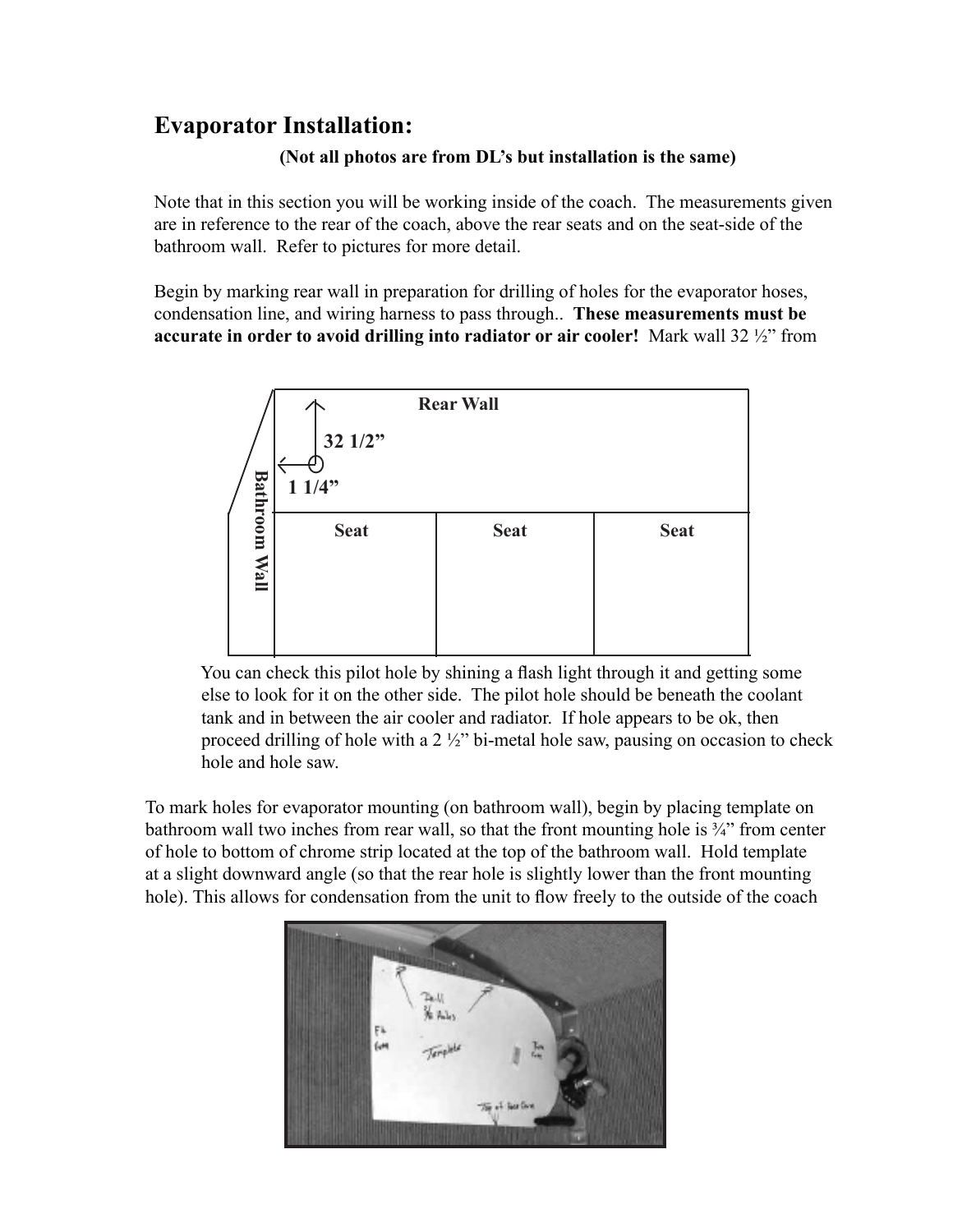Mark the three holes using the template provided (as illustrated above) and drill using a 3/8" drill bit.

This step takes two people: After connecting the hoses to the evaporator and insulating properly, insert the bolts protruding from the evaporator through the bathroom wall and have helper install flat-washers, lock-washers, and acorn nuts. Tighten well!



**Bathroom View**

Install hose cover over hoses that run through wall up to the evaporator unit.



**Mounting View A**



**Mounting View B**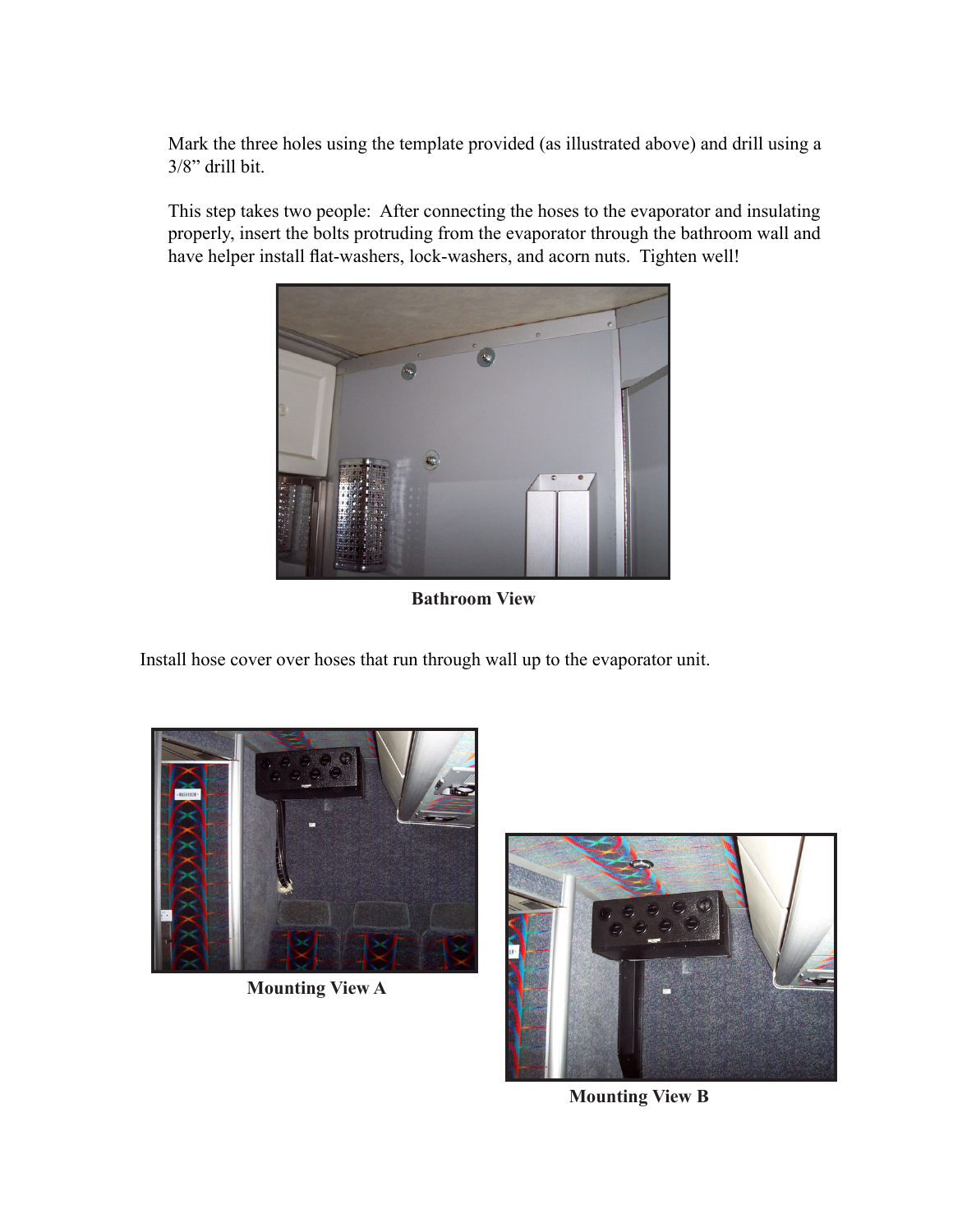### **Condenser Installation:**

A plasma cuter is really worth while cutting the opening in door, and is worth a trip to a local sheet metal shop if you don't have one. A "ziz" wheel can be used, but the stainless steel is very difficult to cut and finish with a neat job. Refer to the photos.

- 1. Cut out the top right-hand large opening inside the frame-ribs of door. This does not cover the entire condenser assembly but is adequate for good cooling.
- 2. After cutting opening, file rough edges and install door-edge molding provided.
- 3. Pop-rivet expanded metal screen provided in place with backing strips and reinforcements, as necessary.
- 4. Mount condenser to BACK side of door with sheet metal screws provided.



**Condenser Mount The plenum is different for every coach. You would need to measure the door before placing the order. Measure the door where the 'X' are on the above (W & L).**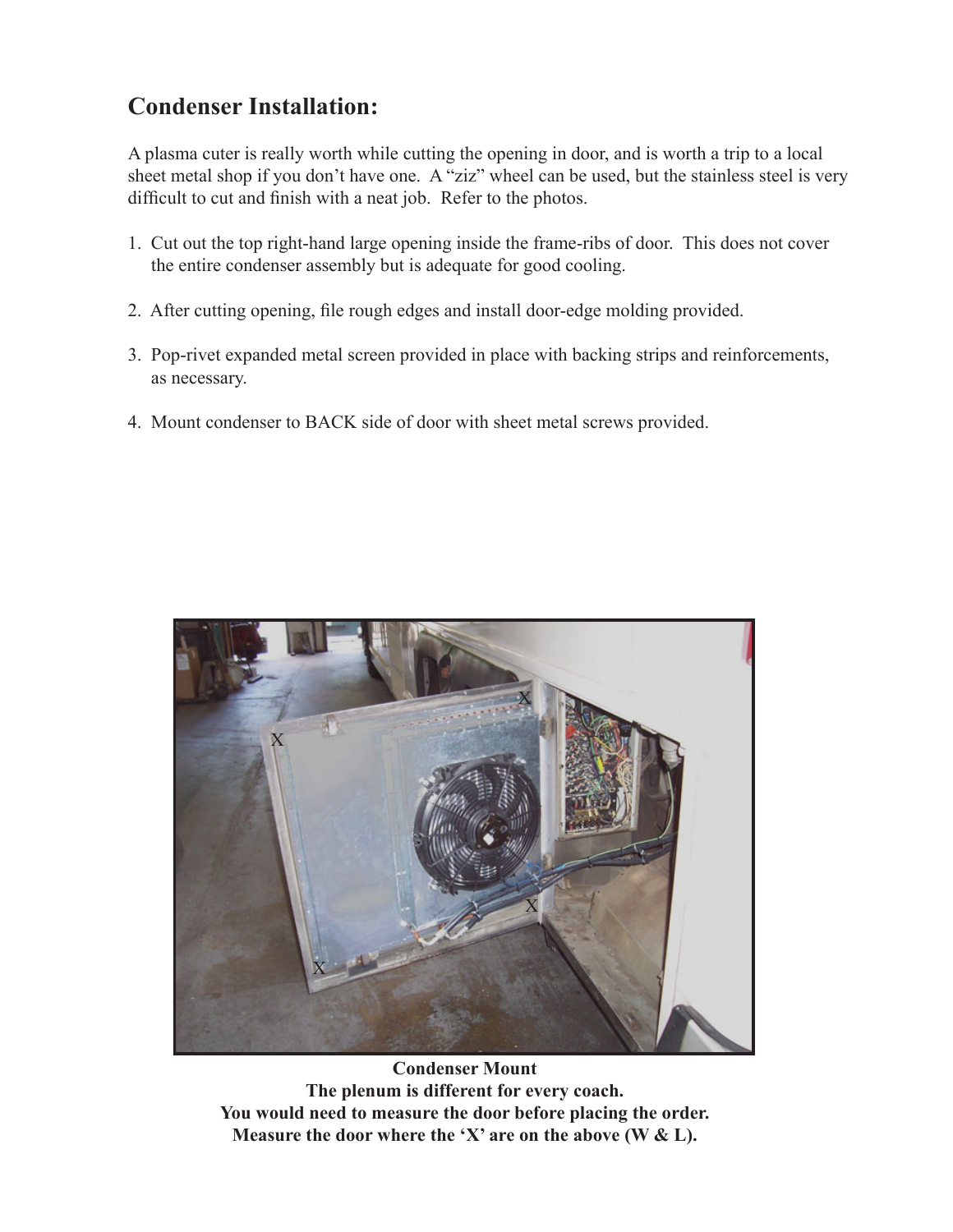## **Compressor installation: (60 series)**

1. Remove nut from alternator drive pulley and install auxiliary drive pulley. Use new lock nut, MAKE SURE TO TIGHTEN.



**Auxiliary Drive Pulley**

2. Bolt compressor mount to left side of engine as shown in photo. All hardware has been provided.





**Compressor Mount - Top View Compressor Mount - Side View**

3. Mount compressor to compressor mount, as shown in photo, with hardware provided, and leaving bolts slightly loosened until after belt installation. Install belt and TIGHTEN. Now tighten remaining loose bolts.

# **Drier installation:**

1. Refer to photo to give yourself some idea as to how to mount the drier. This step is optional as to where to mount, so long as the hoses provided reach the drier. Welch Industries mechanics prefer to mount the drier close to the service fittings in order to utilize the sight glass on top of the drier itself.



2. This DL auxiliary will require only 2 lbs. of R-134a refrigerant in the event that you do not wish to use the sight glass drier.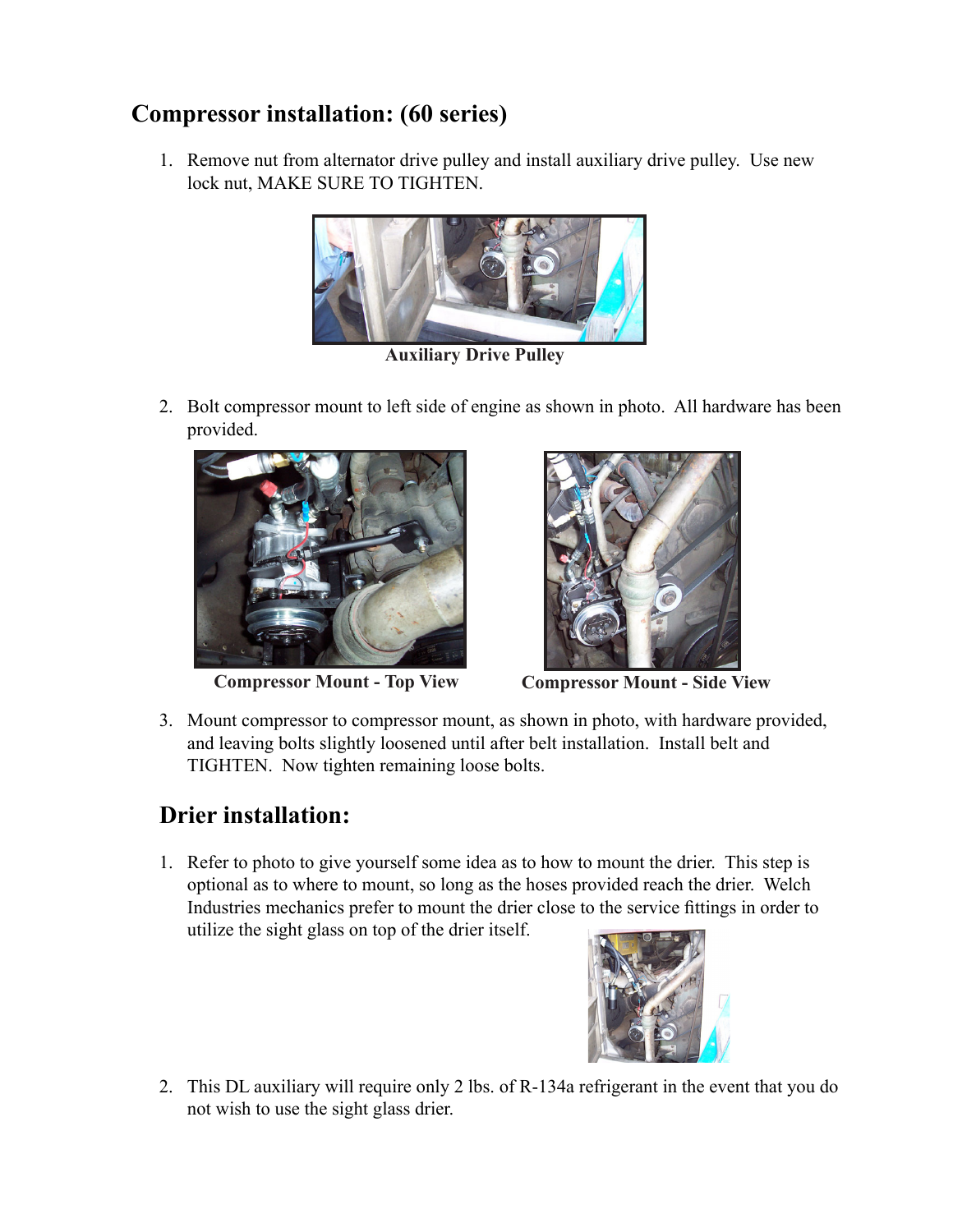#### **HOSE CONNECTIONS:**



#### **EVACUATION AND CHARGING:**

After all connections are made, check for leaks carefully then vacuum unit completely with a good deep-vacuum pump. **Charge with 2 lbs., 2 oz. R134A Refrigerant.** At this point sight-glass on filter-drier may **NOT** be completely clear of bubbles. **DO NOT** add more refrigerant. R-134A will overcharge very easily if all bubbles are out of glass. Suction will drop rapidly as coach cools, sometimes running under 20 lbs. Head pressure will be as low as 140-150 on cool days, to as much as 200-210 on extra hot days. **DO NOT** attempt to charge unit by pressure; charge only by correct volume as stated, referring to sight glass for double-check. Unit is charged with correct amount of oil, do not add more to system unless oil is lost, if so replace with equal amount of PAG oil.